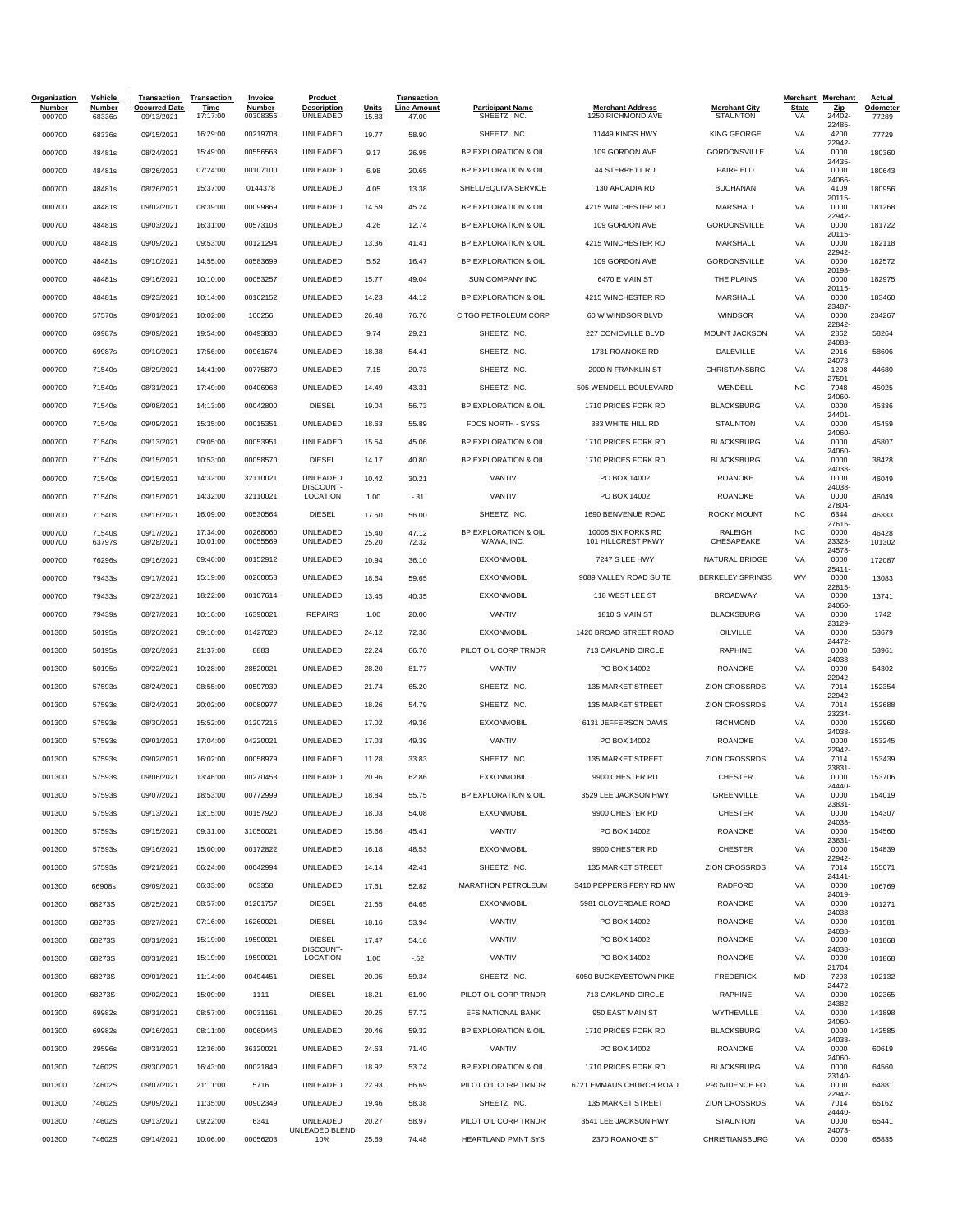| 001300           | 63794S           | 09/06/2021               | 10:02:00             | 00038077           | UNLEADED                          | 15.77          | 46.68          | BP EXPLORATION & OIL               | 1710 PRICES FORK RD                     | <b>BLACKSBURG</b>                      | VA        | 24060<br>0000         | 90207           |
|------------------|------------------|--------------------------|----------------------|--------------------|-----------------------------------|----------------|----------------|------------------------------------|-----------------------------------------|----------------------------------------|-----------|-----------------------|-----------------|
|                  |                  |                          |                      |                    |                                   |                |                |                                    |                                         |                                        |           | 24517-                |                 |
| 001300           | 63794S           | 09/15/2021               | 17:47:00             | 00031345           | UNLEADED                          | 14.12          | 41.79          | <b>HEARTLAND PMNT SYS</b>          | 310 MAIN ST                             | <b>ALTAVISTA</b>                       | VA        | 0000<br>23868         | 90390           |
| 001300           | 63794S           | 09/16/2021               | 13:25:00             | 00003012           | UNLEADED                          | 12.82          | 37.94          | FDCS NORTH - SYSS                  | 215 W 5TH AVENEU                        | LAWRENCEVILLE                          | VA        | 0000<br>24340         | 90616           |
| 001300<br>001300 | 63794S<br>57593s | 09/20/2021<br>09/21/2021 | 19:34:00<br>18:58:00 | 193417<br>00391879 | UNLEADED<br>UNLEADED PLUS         | 15.47<br>17.71 | 46.39<br>58.43 | MARATHON PETROLEUM<br>SHEETZ, INC. | 12424 MAPLE STREET<br>1250 RICHMOND AVE | <b>GLADE SPRING</b><br><b>STAUNTON</b> | VA<br>VA  | 5112<br>24402-        | 91180<br>155366 |
| 002000           | 66928S           | 09/02/2021               | 10:52:00             | 00916917           | UNLEADED                          | 3.38           | 10.16          | <b>SUN COMPANY INC</b>             | 8188 HIGHWAY 15 PO BOX 4                | <b>CLARKSVILLE</b>                     | VA        | 23927                 | 53115           |
| 002000           | 66928S           | 09/07/2021               | 10:23:00             | 0648550            | UNLEADED                          | 23.72          | 68.30          | SHELL/EQUIVA SERVICE               | 300 NORTH MAIN                          | <b>BLACKSTONE</b>                      | VA        | 23824<br>1428         | 53217           |
| 002800           | 69981S           | 08/25/2021               | 13:53:00             | 00554807           | UNLEADED                          | 17.22          | 49.93          | SHEETZ, INC.                       | 726 TINKLING SPRING RD                  | <b>FISHERSVILLE</b>                    | VA        | 22939<br>2306         | 193618          |
| 002800           | 69981S           | 09/15/2021               | 09:49:00             | 00632110           | UNLEADED                          | 17.55          | 52.31          | BP EXPLORATION & OIL               | 2468 RAPHINE ROAD                       | <b>RAPHINE</b>                         | VA        | 24472-<br>0000        | 194001          |
|                  |                  |                          |                      |                    |                                   |                |                |                                    |                                         |                                        |           | 27320                 |                 |
| 002800           | 69981S           | 09/20/2021               | 10:40:00             | 0052092            | UNLEADED                          | 13.41          | 39.56          | SHELL/EQUIVA SERVICE               | HWY 158 WEST BOX 10475                  | <b>REIDSVILLE</b>                      | <b>NC</b> | 0000<br>24401         | 194337          |
| 002800           | 69954s           | 09/21/2021               | 19:01:00             | 6080               | UNLEADED                          | 13.35          | 39.50          | <b>LOVES COUNTRY STORES</b>        | 3499 LEE JACKSON HWY                    | <b>STAUNTON</b>                        | VA        | 0000<br>24605         | 143857          |
| 003700           | pa10             | 09/02/2021               | 12:56:00             | 0146373            | UNLEADED                          | 15.32          | 44.88          | SHELL/EQUIVA SERVICE               | 2110 COLLEGE AVE                        | <b>BLUEFIELD</b>                       | VA        | 2001<br>24256         | 96160           |
| 003700           | pa10             | 09/08/2021               | 14:02:00             | 00314496           | UNLEADED                          | 13.89          | 40.29          | VALERO                             | 514 MAIN ST                             | <b>HAYSI</b>                           | VA        | 0000                  | 96536           |
| 003900           | 77304S           | 08/27/2021               | 06:01:00             | 00310064           | UNLEADED                          | 33.83          | 100.78         | <b>EXXONMOBIL</b>                  | 2440 RAPHINE RD                         | <b>RAPHINE</b>                         | VA        | 24472-<br>0000        | 81511           |
| 003900           | 71509s           | 08/30/2021               | 09:06:00             | 5971               | UNLEADED                          | 28.23          | 80.71          | LOVES COUNTRY STORES               | 750 N CAROL MALONE BLVD                 | <b>GRAYSON</b>                         | KY        | 41143<br>0000         | 97789           |
| 003900           | 60156s           | 08/27/2021               | 14:37:00             | 00317185           | UNLEADED                          | 16.57          | 49.70          | <b>EXXONMOBIL</b>                  | 2030 ROSSER AVE                         | WAYNESBORO                             | VA        | 22980-<br>0000        | 247144          |
|                  |                  |                          | 16:03:00             | 837784             | UNLEADED                          | 7.00           |                | CIRCLE K STORES INC                | 2561 ONSLOW DRIVE                       | <b>JACKSONVILLE</b>                    | <b>NC</b> | 28540<br>0000         | 130542          |
| 004000           | 55086s           | 08/30/2021               |                      |                    |                                   |                | 20.30          |                                    |                                         |                                        |           | 24319                 |                 |
| 004000           | 69970S           | 09/06/2021               | 10:09:00             | 00085038           | UNLEADED                          | 19.14          | 60.30          | <b>EXXONMOBIL</b>                  | 409 WHITETOP RD                         | <b>CHILHOWIE</b>                       | VA        | 0000<br>28540         | 14728           |
| 004000           | 66987s           | 08/30/2021               | 15:51:00             | 298818             | UNLEADED                          | 6.21           | 18.01          | CIRCLE K STORES INC                | 2561 ONSLOW DRIVE                       | <b>JACKSONVILLE</b>                    | <b>NC</b> | 0000<br>24319         | 79783           |
| 004000           | 69971s           | 09/06/2021               | 10:05:00             | 00085035           | UNLEADED                          | 16.52          | 52.04          | <b>EXXONMOBIL</b>                  | 409 WHITETOP RD                         | <b>CHILHOWIE</b>                       | VA        | 0000<br>24060         | 11058           |
| 004000           | 69971s           | 09/23/2021               | 17:50:00             | 175022             | UNLEADED PLUS                     | 11.91          | 38.10          | CITGO PETROLEUM CORP               | 809 GLADE RD                            | <b>BLACKSBURG</b>                      | VA        | 0000                  | 11263           |
| 010305           | 41496s           | 08/31/2021               | 12:57:00             | 00045130           | UNLEADED                          | 19.70          | 59.08          | <b>SUN COMPANY INC</b>             | 9110 CENTREVILLE RD                     | <b>MANASSAS</b>                        | VA        | 20110-<br>0000        | 163937          |
| 010305           | 55257s           | 08/26/2021               | 12:53:00             | 00265617           | UNLEADED                          | 29.02          | 87.05          | SHEETZ, INC.                       | 11627 NOKESVILLE RD                     | <b>BRISTOW</b>                         | VA        | 20136<br>1424         | 83541           |
| 010305           | 55257s           | 09/08/2021               | 11:25:00             | 00017727           | UNLEADED                          | 28.32          | 84.94          | SUN COMPANY INC                    | 4661 SUDLEY RD                          | CATHARPIN                              | VA        | 20143<br>0000         | 83952           |
|                  | 55257s           |                          |                      |                    |                                   |                |                |                                    |                                         |                                        |           | 20110-                |                 |
| 010305           |                  | 09/16/2021               | 14:32:00             | 00646309           | UNLEADED                          | 12.28          | 34.87          | <b>EXXONMOBIL</b>                  | 9901 WELLINGTON RD                      | MANASSAS                               | VA        | 5720<br>20110-        | $^{\circ}$      |
| 010305           | 55257s           | 09/16/2021               | 14:33:00             | 00646310           | UNLEADED                          | 14.02          | 39.82          | <b>EXXONMOBIL</b>                  | 9901 WELLINGTON RD                      | MANASSAS                               | VA        | 5720<br>20110-        | 18939           |
| 010305           | 77324s           | 08/26/2021               | 14:56:00             | 00663999           | UNLEADED                          | 10.66          | 30.70          | <b>EXXONMOBIL</b>                  | 9901 WELLINGTON RD                      | <b>MANASSAS</b>                        | VA        | 5720<br>20110         | $\mathbf 0$     |
| 010305           | 77324s           | 08/26/2021               | 15:02:00             | 00664002           | UNLEADED                          | 12.27          | 35.35          | <b>EXXONMOBIL</b>                  | 9901 WELLINGTON RD                      | MANASSAS                               | VA        | 5720<br>22193         | 18148           |
| 010305           | 77324s           | 09/02/2021               | 08:36:00             | 083624             | UNLEADED                          | 15.94          | 47.80          | 7-ELEVEN INC                       | 7001 DALE BLVD HOA                      | DALE CITY                              | VA        | 0000                  | 18447           |
| 010305           | 77324s           | 09/08/2021               | 13:51:00             | 135123             | UNLEADED                          | 15.03          | 42.97          | 7-ELEVEN INC                       | 10299 DUMFRIES ROAD                     | <b>MANASSAS</b>                        | VA        | 20112-<br>0000        | 18704           |
| 010305           | 41496s           | 09/23/2021               | 14:43:00             | 00051465           | UNLEADED                          | 29.97          | 89.90          | <b>SUN COMPANY INC</b>             | 9110 CENTREVILLE RD                     | <b>MANASSAS</b>                        | VA        | 20110-<br>0000        | 164330          |
| 011100           | 65570S           | 09/21/2021               | 09:21:00             | 00072424           | UNLEADED                          | 29.62          | 85.88          | BP EXPLORATION & OIL               | 1710 PRICES FORK RD                     | <b>BLACKSBURG</b>                      | VA        | 24060<br>0000         | 48986           |
|                  | 68262s           |                          | 15:33:00             | 00156589           | UNLEADED                          | 5.94           |                | <b>EXXONMOBIL</b>                  | 12950 BROAD ST RD                       | <b>RICHMOND</b>                        | VA        | 23233-<br>0000        | 141399          |
| 017100           |                  | 08/24/2021               |                      |                    |                                   |                | 17.59          |                                    |                                         |                                        |           | 24171-                |                 |
| 017100           | 68262s           | 08/25/2021               | 08:39:00             | 00204578           | UNLEADED                          | 7.60           | 21.59          | <b>EXXONMOBIL</b>                  | 25652 JEB STUART HWY                    | <b>STUART</b>                          | VA        | 0000<br>24055         | 141608          |
| 017100           | 68262s           | 09/09/2021               | 12:57:00             | 125726             | UNLEADED                          | 6.71           | 19.25          | <b>MARATHON PETROLEUM</b>          | 4201 STONES DAIRY ROAD                  | <b>BASSETT</b>                         | VA        | 5048<br>24171-        | 141772          |
| 017100           | 68262s           | 09/20/2021               | 16:43:00             | 164306             | UNLEADED                          | 7.52           | 22.54          | CITGO PETROLEUM CORP               | 16112 JEB STUART HWY                    | <b>STUART</b>                          | VA        | 0000<br>24171         | 141977          |
| 017100           | 68334s           | 09/23/2021               | 19:26:00             | 00192414           | UNLEADED                          | 14.87          | 44.60          | <b>EXXONMOBIL</b>                  | 25652 JEB STUART HWY                    | <b>STUART</b>                          | VA        | 0000<br>24014         | 19210           |
| 018300           | 68294S           | 09/20/2021               | 09:31:00             | 00083358           | UNLEADED                          | 5.45           | 16.35          | BP EXPLORATION & OIL               | 2726 FRANKLIN ROAD S                    | ROANOKE                                | VA        | 0000                  | 71784           |
| 018300           | 68294S           | 09/21/2021               | 14:28:00             | 28440021           | UNLEADED                          | 3.75           | 11.11          | VANTIV                             | 698 BRANDON AVE SW                      | <b>ROANOKE</b>                         | VA        | 24015<br>0000         | 71876           |
| 018300           | 68294S           | 09/21/2021               | 14:28:00             | 28440021           | DISCOUNT-<br><b>LOCATION</b>      | 1.00           | $-11$          | VANTIV                             | 698 BRANDON AVE SW                      | <b>ROANOKE</b>                         | VA        | 24015-<br><b>OOOO</b> | 71876           |
| 018300           | 71501s           | 09/07/2021               | 10:05:00             | 00070050           | UNLEADED                          | 13.59          | 40.78          | BP EXPLORATION & OIL               | 2726 FRANKLIN ROAD S                    | <b>ROANOKE</b>                         | VA        | 24014-<br>0000        | 24352           |
| 018300           | 71501s           | 09/14/2021               | 10:24:00             | 0287359            | UNLEADED SUPER                    | 5.31           | 19.12          | SHELL/EQUIVA SERVICE               | 4083 ELECTRIC RD                        | <b>ROANOKE</b>                         | VA        | 24018<br>8442         | 26406           |
|                  |                  |                          |                      |                    |                                   |                |                |                                    |                                         |                                        |           | 24018                 |                 |
| 018300           | 71501s           | 09/14/2021               | 10:24:00             | 0287359            | MISCELLANEOUS                     | 1.00           | 23.99          | SHELL/EQUIVA SERVICE               | 4083 ELECTRIC RD                        | ROANOKE                                | VA        | 8442<br>24018-        | 26406           |
| 018300           | 71501s           | 09/14/2021               | 10:24:00             | 0287359            | MISCELLANEOUS                     | 1.00           | 1.00           | SHELL/EQUIVA SERVICE               | 4083 ELECTRIC RD                        | <b>ROANOKE</b>                         | VA        | 8442<br>24018         | 26406           |
| 018300           | 71501s           | 09/14/2021               | 10:24:00             | 0287359            | <b>MISCELLANEOUS</b><br>DISCOUNT- | 1.00           | 1.00           | SHELL/EQUIVA SERVICE               | 4083 ELECTRIC RD                        | <b>ROANOKE</b>                         | VA        | 8442<br>24018         | 26406           |
| 018300           | 71501s           | 09/14/2021               | 10:24:00             | 0287359            | LOCATION                          | 1.00           | $-.53$         | SHELL/EQUIVA SERVICE               | 4083 ELECTRIC RD                        | ROANOKE                                | VA        | 8442                  | 26406           |
| 018300           | 77347s           | 09/03/2021               | 13:45:00             | 134557             | UNLEADED                          | 3.37           | 10.10          | CITGO PETROLEUM CORP               | 1202 S JEFFERSON ST                     | ROANOKE                                | VA        | 24016<br>0000         | 6812            |
| 021200           | 48465s           | 09/13/2021               | 08:24:00             | 00007864           | UNLEADED                          | 16.78          | 46.98          | BP EXPLORATION & OIL               | 128 N MAIN ST                           | <b>EMPORIA</b>                         | VA        | 23847<br>0000         | 158542          |
| 021200           | 68268s           | 08/31/2021               | 17:00:00             | 00144984           | UNLEADED                          | 17.67          | 52.30          | <b>EXXONMOBIL</b>                  | 14241 W JAMES ANDERSON                  | <b>BUCKINGHAM</b>                      | VA        | 23921-<br>0000        | 53860           |
| 021200           | 68268s           | 09/23/2021               | 18:14:00             | 00149113           | UNLEADED                          | 5.38           | 15.93          | <b>EXXONMOBIL</b>                  | 14241 W JAMES ANDERSON                  | <b>BUCKINGHAM</b>                      | VA        | 23921-<br>0000        | 53947           |
|                  |                  |                          |                      |                    |                                   |                |                |                                    |                                         |                                        |           | 24521-                |                 |
| 021200           | 61701s           | 08/25/2021               | 08:01:00             | 080153             | UNLEADED                          | 10.60          | 30.72          | MARATHON PETROLEUM                 | 100 NORTH MAIN STREET                   | AMHERST                                | VA        | 0000<br>24521-        | 175588          |
| 021200           | 61701s           | 09/02/2021               | 08:15:00             | 081504             | UNLEADED                          | 6.30           | 18.25          | <b>MARATHON PETROLEUM</b>          | 100 NORTH MAIN STREET                   | AMHERST                                | VA        | 0000<br>24540         | 175741          |
| 021200           | 57597s           | 08/26/2021               | 13:58:00             | 00924928           | UNLEADED                          | 19.06          | 52.99          | MURPHY OIL USA INC                 | 474 MOUNT CROSS RD                      | DANVILLE                               | VA        | 4000<br>24592         | 133984          |
| 021200           | 65622s           | 08/31/2021               | 08:27:00             | 0726570            | UNLEADED                          | 24.12          | 69.70          | SHELL/EQUIVA SERVICE               | 4035 HALIFAX RD                         | SOUTH BOSTON                           | VA        | 4831                  | 66371           |
| 021200           | 65622s           | 09/14/2021               | 08:12:00             | 12120021           | UNLEADED                          | 21.38          | 62.00          | SPEEDWAY LLC                       | 391 S MAIN ST                           | <b>HALIFAX</b>                         | VA        | 24558<br>0000         | 66669           |
| 021200           | 65622s           | 09/22/2021               | 15:39:00             | 153907             | UNLEADED                          | 23.27          | 69.80          | MARATHON PETROLEUM                 | 809 COURT ST                            | <b>APPOMATTOX</b>                      | VA        | 24522<br>0000         | 67026           |
| 021200           | 71582s           | 08/30/2021               | 14:15:00             | 00063454           | UNLEADED                          | 5.67           | 16.80          | FIRST DATA RESOURCES               | 11498 VIRGIL GOODE HWY                  | <b>ROCKY MOUNT</b>                     | VA        | 24151-<br>4200        | 161954          |
|                  |                  | 09/09/2021               | 18:43:00             | 00465825           | UNLEADED                          |                |                | SHEETZ, INC.                       | 265 OLD FRANKLIN TPKE                   | ROCKY MOUNT                            | VA        | 24151-<br>5891        |                 |
| 021200           | 71582s           |                          |                      |                    |                                   | 14.25          | 42.03          |                                    |                                         |                                        |           | 24151-                | 162385          |
| 021200           | 71582s           | 09/14/2021               | 14:25:00             | 00738037           | UNLEADED                          | 11.96          | 35.89          | SHEETZ, INC.                       | 265 OLD FRANKLIN TPKE                   | <b>ROCKY MOUNT</b>                     | VA        | 5891                  | 162653          |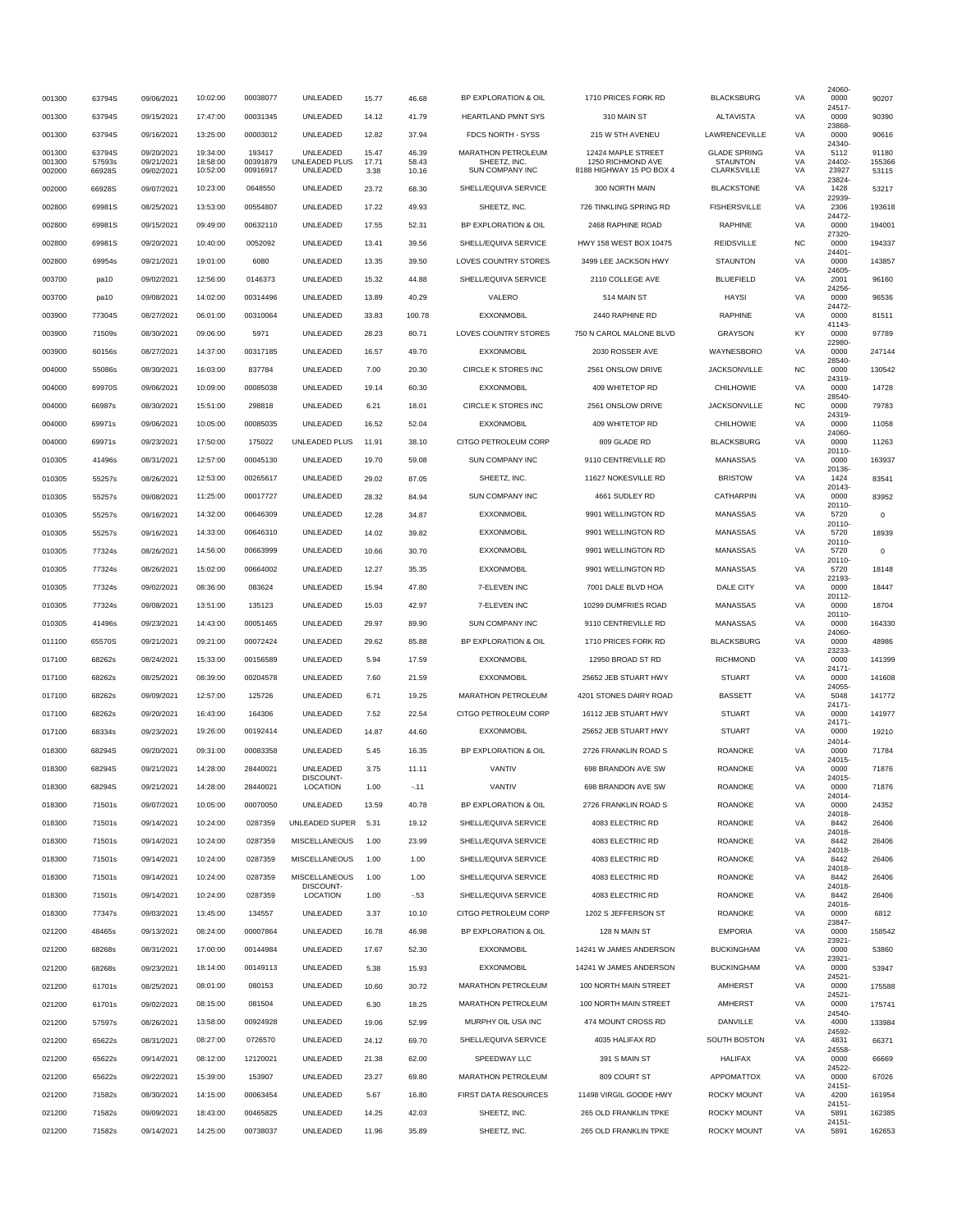|        |        |            |          |          | UNLEADED             |       |       | PILOT OIL CORP TRNDR | 110 RIVER POINT DRIVE     | DANVILLE            |           | 24541-         |        |
|--------|--------|------------|----------|----------|----------------------|-------|-------|----------------------|---------------------------|---------------------|-----------|----------------|--------|
| 021200 | 79420s | 08/27/2021 | 16:47:00 | 886      |                      | 8.45  | 24.15 |                      |                           |                     | VA        | 0000<br>24527  | 24337  |
| 021200 | 79420s | 08/30/2021 | 15:00:00 | 192536   | UNLEADED             | 5.76  | 17.26 | CIRCLE K STORES INC  | 9181 US HWY 29            | <b>BLAIRS</b>       | VA        | 0000<br>24531  | 24450  |
| 021200 | 79420s | 09/02/2021 | 15:55:00 | 00200480 | UNLEADED             | 14.33 | 43.00 | <b>EXXONMOBIL</b>    | 13641 U S 29              | CHATHAM             | VA        | 0000<br>24541  | 24822  |
| 021200 | 79420s | 09/09/2021 | 09:24:00 | 6700     | UNLEADED             | 12.24 | 35.00 | PILOT OIL CORP TRNDR | 110 RIVER POINT DRIVE     | DANVILLE            | VA        | 0000<br>24541  | 25086  |
| 021200 | 79420s | 09/10/2021 | 20:11:00 | 7952     | UNLEADED             | 7.00  | 20.00 | PILOT OIL CORP TRNDR | 110 RIVER POINT DRIVE     | DANVILLE            | VA        | 0000<br>24541- | 25260  |
| 021200 | 79420s | 09/23/2021 | 15:29:00 | 2255     | UNLEADED             | 12.66 | 37.35 | PILOT OIL CORP TRNDR | 110 RIVER POINT DRIVE     | DANVILLE            | VA        | 0000<br>23294- | 25577  |
| 021300 | 68316s | 09/02/2021 | 15:20:00 | 00703199 | UNLEADED             | 13.15 | 38.53 | SHEETZ, INC.         | 7035 W BROAD ST           | RICHMOND            | VA        | 3717           | 101049 |
| 021300 | 77318s | 08/25/2021 | 09:47:00 | 094740   | UNLEADED             | 9.92  | 28.68 | 7-ELEVEN INC         | 1160 PORTSMOUTH BLVD      | <b>SUFFOLK</b>      | VA        | 23434<br>0000  | 55032  |
| 021300 | 77318s | 09/09/2021 | 13:48:00 | 00037474 | UNLEADED             | 7.44  | 21.50 | RACEWAY              | 1216 PORTSMOUTH BLVD      | <b>SUFFOLK</b>      | VA        | 23434-<br>2239 | 55362  |
| 021300 | 77318s | 09/19/2021 | 15:46:00 | 00047240 | UNLEADED             | 17.23 | 51.00 | BP EXPLORATION & OIL | 1 EAST WINDSOR BLVD       | <b>WINDSOR</b>      | VA        | 23487<br>0000  | 55827  |
| 021300 | 79423s | 08/26/2021 | 07:01:00 | 00205976 | UNLEADED             | 6.76  | 20.01 | BP EXPLORATION & OIL | 2872 PRUDEN BLVD          | <b>SUFFOLK</b>      | VA        | 23434<br>0000  | 5881   |
| 021300 | 79423s | 08/31/2021 | 07:23:00 | 7996     | UNLEADED             | 12.42 | 36.00 | LOVES COUNTRY STORES | 7200 COUNTRY DR           | <b>DISPUTANTA</b>   | VA        | 23842<br>0000  | 6080   |
| 021300 | 79423s | 09/09/2021 | 07:36:00 | 00141174 | UNLEADED             | 12.94 | 38.30 | <b>EXXONMOBIL</b>    | 59 W WINDSOR BLVD         | WINDSOR             | VA        | 23487-<br>0000 | 6465   |
| 021300 | 79428s | 08/25/2021 | 14:27:00 | 00002936 | <b>MISCELLANEOUS</b> | 1.00  | 9.00  | FDCS NORTH - SYSS    | 25220 LANKFORD HWY        | ONLEY               | VA        | 23418-<br>0000 | 8689   |
| 021300 | 79428s | 08/25/2021 | 14:27:00 | 00002936 | UNLEADED             | 13.08 | 36.63 | FDCS NORTH - SYSS    | 25220 LANKFORD HWY        | ONLEY               | VA        | 23418<br>0000  | 8689   |
|        |        |            |          |          |                      |       |       |                      |                           |                     |           | 23421-         |        |
| 021300 | 79428s | 09/09/2021 | 10:52:00 | 00000031 | UNLEADED             | 10.55 | 31.65 | FDCS NORTH - SYSS    | 20474 LANKFORD HWY        | PARKSLEY            | VA        | 0000<br>23421- | 8975   |
| 021300 | 79428s | 09/09/2021 | 18:08:00 | 00000072 | UNLEADED             | 4.75  | 14.27 | FDCS NORTH - SYSS    | 20474 LANKFORD HWY        | PARKSLEY            | VA        | 0000<br>24450  | 9088   |
| 021300 | 79428s | 09/10/2021 | 12:17:00 | 121725   | UNLEADED             | 10.90 | 32.68 | MARATHON PETROLEUM   | 889 N LEE HIGHWAY         | LEXINGTON           | VA        | 3725<br>23228  | 9420   |
| 021300 | 79428s | 09/11/2021 | 12:26:00 | 00174122 | UNLEADED             | 10.44 | 30.91 | <b>EXXONMOBIL</b>    | 7020 STAPLES MILL RD      | <b>HENRICO</b>      | VA        | 0000<br>23418  | 9716   |
| 021300 | 79428s | 09/17/2021 | 14:08:00 | 00005229 | UNLEADED             | 13.33 | 40.00 | FDCS NORTH - SYSS    | 25220 LANKFORD HWY        | ONLEY               | VA        | 0000<br>23434  | 10107  |
| 021300 | 80224s | 08/26/2021 | 18:16:00 | 00027072 | UNLEADED             | 7.61  | 22.01 | RACEWAY              | 1216 PORTSMOUTH BLVD      | <b>SUFFOLK</b>      | VA        | 2239<br>23805  | 2163   |
| 021300 | 68343s | 09/23/2021 | 12:07:00 | 0678516  | UNLEADED             | 13.02 | 37.36 | SHELL/EQUIVA SERVICE | 328 RIVES RD              | PETERSBURG          | VA        | 9246<br>23434  | 120076 |
| 021300 | 79423s | 09/23/2021 | 14:24:00 | 00280468 | UNLEADED             | 13.52 | 39.20 | BP EXPLORATION & OIL | 2872 PRUDEN BLVD          | <b>SUFFOLK</b>      | VA        | 0000           | 6847   |
| 021600 | 60244s | 08/24/2021 | 10:40:00 | 0628875  | UNLEADED             | 12.32 | 36.95 | SHELL/EQUIVA SERVICE | 305 WEST MAIN ST          | LOUISA              | VA        | 23093<br>0000  | 140858 |
| 021600 | 60244s | 08/27/2021 | 11:00:00 | 00140021 | UNLEADED             | 10.71 | 31.07 | VANTIV               | PO BOX 14002              | <b>ROANOKE</b>      | VA        | 24038-<br>0000 | 141139 |
| 021600 | 60244s | 08/31/2021 | 07:43:00 | 0022632  | UNLEADED             | 11.64 | 34.47 | SHELL/EQUIVA SERVICE | 4374 JAMES MADISON HWY    | <b>GORDONSVILLE</b> | VA        | 22942-<br>6204 | 141454 |
| 021600 | 60244s | 09/03/2021 | 16:11:00 | 00045576 | UNLEADED             | 14.38 | 42.56 | SUN COMPANY INC      | 10076 JAMES MADISON HWY   | <b>WARRENTON</b>    | VA        | 20186<br>0000  | 141837 |
| 021600 | 60244s | 09/09/2021 | 17:03:00 | 00161642 | UNLEADED             | 11.32 | 33.62 | SHEETZ, INC.         | 216 EAST MAIN ST          | LOUISA              | VA        | 23093<br>6502  | 142194 |
| 021600 | 60244s | 09/14/2021 | 15:43:00 | 00773331 | UNLEADED             | 11.30 | 33.56 | SHEETZ, INC.         | 216 EAST MAIN ST          | LOUISA              | VA        | 23093<br>6502  | 142522 |
| 021600 | 74609s | 08/24/2021 | 08:08:00 | 00568063 | UNLEADED             | 7.02  | 20.85 | SHEETZ, INC.         | 747 FAIRFAX ST            | STEPHENS CITY       | VA        | 22655-<br>2818 | 163195 |
| 021600 | 74609s | 08/25/2021 | 12:52:00 | 00510136 | UNLEADED             | 6.97  | 20.00 | SHEETZ, INC.         | 798 E MARKET ST           | <b>HARRISONBURG</b> | VA        | 22801-<br>4235 | 163493 |
|        |        |            |          |          |                      |       |       |                      |                           |                     |           | 22842          |        |
| 021600 | 74609s | 08/27/2021 | 14:05:00 | 00140547 | UNLEADED             | 7.56  | 22.30 | SHEETZ, INC.         | 227 CONICVILLE BLVD       | MOUNT JACKSON       | VA        | 2862<br>22630  | 163809 |
| 021600 | 74609s | 08/31/2021 | 13:43:00 | 134354   | UNLEADED             | 7.69  | 22.00 | 7-ELEVEN INC         | 251 CROOKED RUN PLZ       | FRONT ROYAL         | VA        | 0000<br>22801- | 164131 |
| 021600 | 74609s | 09/02/2021 | 12:10:00 | 00546693 | UNLEADED             | 7.56  | 22.46 | SHEETZ, INC.         | 533 UNIVERSITY BLVD       | <b>HARRISONBURG</b> | VA        | 3729<br>22655  | 164446 |
| 021600 | 74609s | 09/14/2021 | 08:15:00 | 00600498 | UNLEADED             | 7.73  | 22.96 | SHEETZ, INC.         | 747 FAIRFAX ST            | STEPHENS CITY       | VA        | 2818<br>22655  | 164764 |
| 021600 | 74609S | 09/21/2021 | 09:12:00 | 00107730 | UNLEADED             | 7.24  | 21.50 | SHEETZ, INC.         | 747 FAIRFAX ST            | STEPHENS CITY       | VA        | 2818<br>24210  | 165073 |
| 021700 | 71580S | 09/02/2021 | 08:52:00 | 0466524  | UNLEADED             | 8.07  | 24.21 | SHELL/EQUIVA SERVICE | 182 OLD JONESBORO RD      | ABINGDON            | VA        | 4714<br>24210- | 167603 |
| 021700 | 71580S | 09/07/2021 | 11:33:00 | 00461078 | UNLEADED             | 5.35  | 16.07 | BP EXPLORATION & OIL | 191 JONESBORO RD          | ABINGDON            | VA        | 0000<br>24312- | 167782 |
| 021700 | 58817s | 08/27/2021 | 14:41:00 | 453964   | UNLEADED             | 13.57 | 39.34 | CIRCLE K STORES INC  | 1682 LEAD MINE RD         | <b>AUSTINVILLE</b>  | VA        | 0000<br>24348- | 139225 |
| 021700 | 58817s | 09/07/2021 | 16:15:00 | 00242233 | UNLEADED             | 12.73 | 36.78 | FIRST DATA RESOURCES | 335 E MAIN ST             | INDEPENDENCE        | VA        | 0000           | 139507 |
| 021700 | 58817s | 09/14/2021 | 17:48:00 | 00091971 | UNLEADED             | 13.68 | 41.04 | <b>EXXONMOBIL</b>    | 1034 WEST MAIN STREET     | ABINGDON            | VA        | 24210-<br>0000 | 139884 |
| 021700 | 77317s | 09/20/2021 | 07:08:00 | 00727870 | UNLEADED             | 13.46 | 40.91 | <b>EXXONMOBIL</b>    | 109 BLUE GRASS TRAIL      | <b>NEWPORT</b>      | VA        | 24128-<br>4033 | 58751  |
| 021700 | 77317s | 09/21/2021 | 07:56:00 | 00716477 | UNLEADED             | 15.25 | 45.76 | <b>EXXONMOBIL</b>    | 1823 THOMPSON MEMORIAL    | <b>ROANOKE</b>      | VA        | 24019-<br>0000 | 59093  |
| 021700 | 77316s | 08/27/2021 | 09:00:00 | 00445105 | UNLEADED             | 9.90  | 29.69 | BP EXPLORATION & OIL | 191 JONESBORO RD          | ABINGDON            | VA        | 24210-<br>0000 | 44993  |
| 021700 | 77316s | 08/31/2021 | 16:50:00 | 00354282 | UNLEADED             | 17.85 | 53.54 | SHEETZ, INC.         | 12259 E LYNCHBURG SALEM T | <b>FOREST</b>       | VA        | 24551<br>4370  | 45465  |
| 021700 | 77316s | 09/02/2021 | 09:16:00 | 00212463 | UNLEADED             | 17.94 | 53.81 | BP EXPLORATION & OIL | 2404 FONTAINE AVE         | CHARLOTTESVILLE     | VA        | 22901-<br>0000 | 45920  |
| 021700 | 77316s | 09/08/2021 | 09:43:00 | 00762939 | UNLEADED             | 18.27 | 52.98 | SHEETZ, INC.         | 1340 N 4TH ST             | WYTHEVILLE          | VA        | 24382-<br>1000 | 46366  |
| 021700 | 77316s | 09/14/2021 | 07:56:00 | 00091919 | UNLEADED             | 18.56 | 55.69 | <b>EXXONMOBIL</b>    | 1034 WEST MAIN STREET     | ABINGDON            | VA        | 24210-<br>0000 | 46810  |
|        |        |            | 15:27:00 | 00006831 | UNLEADED             |       |       | SHEETZ, INC.         | 1435 APPERSON DR          | SALEM               | VA        | 24153-<br>7220 |        |
| 021700 | 77316s | 09/22/2021 |          |          |                      | 18.14 | 54.41 |                      |                           |                     |           | 22620          | 47257  |
| 022100 | 71514s | 08/27/2021 | 11:20:00 | 00992849 | <b>DIESEL</b>        | 31.21 | 96.74 | SHEETZ, INC.         | 12582 LORD FAIRFAX HWY    | <b>BOYCE</b>        | VA        | 2030<br>24472- | 83014  |
| 022100 | 71514s | 09/21/2021 | 12:56:00 | 00646404 | <b>DIESEL</b>        | 28.34 | 95.22 | BP EXPLORATION & OIL | 2468 RAPHINE ROAD         | <b>RAPHINE</b>      | VA        | 0000<br>23669  | 83255  |
| 022500 | pa51   | 08/26/2021 | 16:49:00 | 164936   | <b>MISCELLANEOUS</b> | 5.37  | 15.58 | 7-ELEVEN INC         | 110 S ARMSTEAD            | <b>HAMPTON</b>      | VA        | 0000<br>28621  | 67961  |
| 030801 | 76260s | 08/24/2021 | 20:23:00 | 00823713 | UNLEADED             | 9.67  | 25.54 | SHEETZ, INC.         | 401 CC CAMP ROAD          | <b>ELKIN</b>        | <b>NC</b> | 8715<br>24450  | 110296 |
| 030801 | 76272s | 09/13/2021 | 07:54:00 | 00268525 | UNLEADED             | 14.47 | 43.42 | <b>EXXONMOBIL</b>    | 2846 NORTH LEE HIGHWAY    | LEXINGTON           | VA        | 0000<br>20109  | 9736   |
| 030801 | 76272s | 09/17/2021 | 12:17:00 | 01478850 | UNLEADED             | 15.86 | 47.58 | <b>EXXONMOBIL</b>    | 7500 CUSHING ROAD         | <b>MANASSAS</b>     | VA        | 2450<br>24440  | 10113  |
| 030801 | 76278s | 09/10/2021 | 15:23:00 | 00778924 | UNLEADED             | 12.30 | 36.40 | BP EXPLORATION & OIL | 3529 LEE JACKSON HWY      | <b>GREENVILLE</b>   | VA        | 0000<br>22630  | 13983  |
| 030801 | 76278s | 09/12/2021 | 12:24:00 | 0250175  | UNLEADED             | 10.56 | 31.69 | SHELL/EQUIVA SERVICE | 10178 WINCHESTER ROAD     | <b>FRONT ROYAL</b>  | VA        | 7105           | 14292  |
| 030801 | 76278s | 09/15/2021 | 10:18:00 | 01056540 | UNLEADED             | 11.02 | 31.95 | EXXONMOBIL           | 240 ROLKIN COURT          | CHARLOTTESVILLE     | VA        | 22911-<br>0000 | 14631  |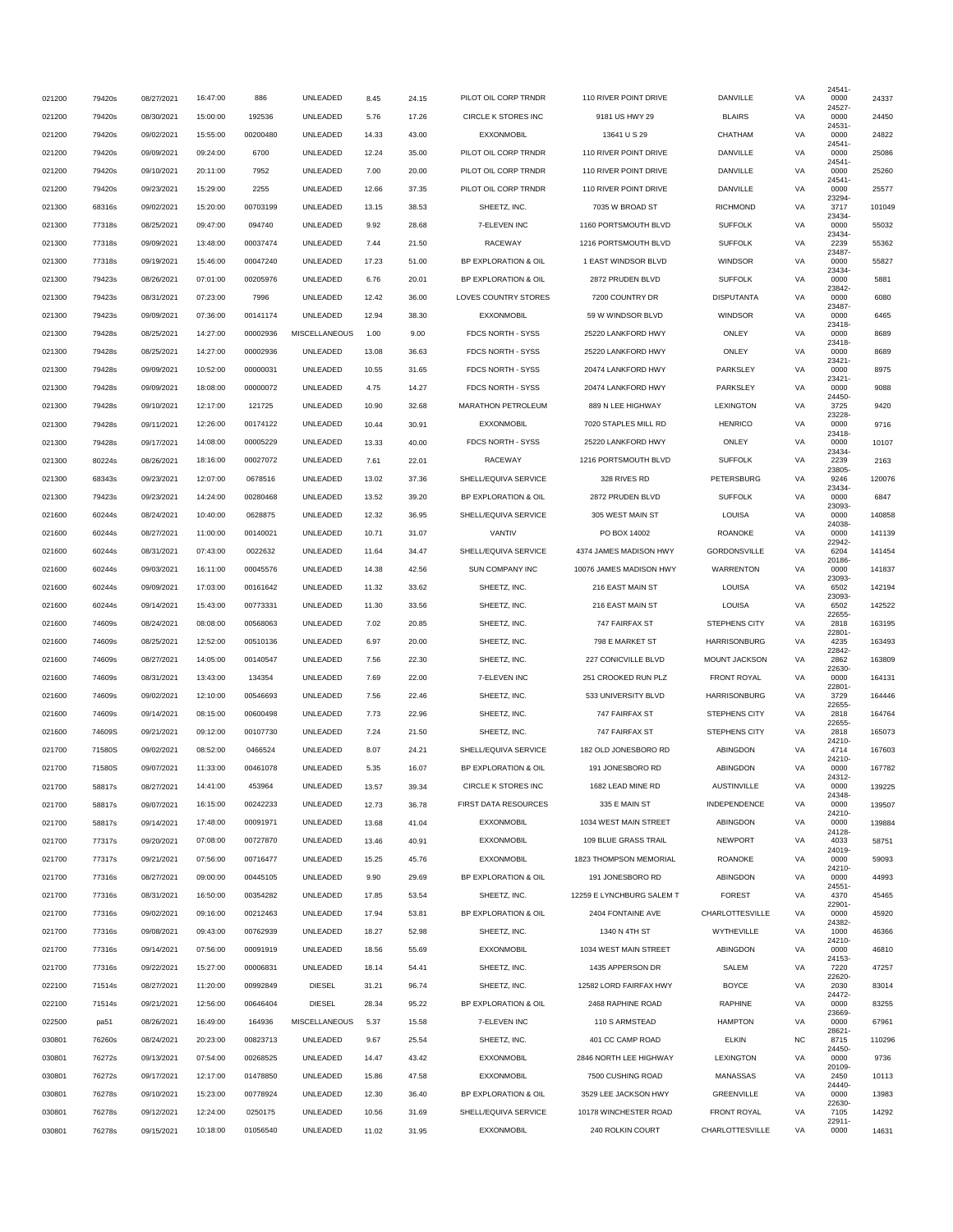| 030801           | 76278s          | 09/17/2021               | 14:11:00             | 0730309              | UNLEADED                   | 9.65           | 29.82          | SHELL/EQUIVA SERVICE              | 10134 LEWISTOWN RD                         | <b>ASHLAND</b>                    | VA        | 23005-<br>7952  | 14927          |
|------------------|-----------------|--------------------------|----------------------|----------------------|----------------------------|----------------|----------------|-----------------------------------|--------------------------------------------|-----------------------------------|-----------|-----------------|----------------|
| 030801           | 76266s          | 09/18/2021               | 09:50:00             | 50430025             | UNLEADED                   | 10.22          | 29.63          | SPEEDWAY LLC                      | 2211 S MAIN ST                             | <b>BLACKSBURG</b>                 | VA        | 24060-<br>0000  | 11322          |
| 030801           | 76266s          | 09/20/2021               | 10:09:00             | 100900               | UNLEADED                   | 13.88          | 41.35          | 7-ELEVEN INC                      | 3800 GRANBY ST                             | <b>NORFOLK</b>                    | VA        | 23504-<br>0000  | 11722          |
| 030802           | 2017s           | 09/13/2021               | 16:54:00             | 00289497             | UNLEADED                   | 15.02          | 40.69          | SHEETZ, INC.                      | 11774 SUDLEY MANOR DR                      | MANASSAS                          | VA        | 20109-<br>2843  | 26095          |
| 030802           | 2016s           | 09/14/2021               | 12:19:00             | 00605034             | UNLEADED                   | 12.25          | 36.27          | BP EXPLORATION & OIL              | 7111 SUDLEY ROAD                           | MANASSAS                          | VA        | 20109-<br>0000  | 20716          |
| 030807           | E-hobbs         | 08/25/2021               | 08:57:00             | 57300021             | <b>DIESEL</b>              | 40.62          | 125.89         | SPEEDWAY LLC                      | 2211 S MAIN ST                             | <b>BLACKSBURG</b>                 | VA        | 24060-<br>0000  | $\mathbf{1}$   |
| 030807           | E-hobbs         | 08/25/2021               | 16:02:00             | 160222               | UNLEADED                   | .77            | 2.31           | CITGO PETROLEUM CORP              | 5880 JUBAL EARLY HWY                       | <b>HARDY</b>                      | VA        | 24101-<br>0000  | $\mathbf{1}$   |
| 030820           | EL3             | 08/30/2021               | 15:14:00             | 0688044              | UNLEADED                   | 16.94          | 49.63          | SHELL/EQUIVA SERVICE              | 1300 W SUGAR CREEK RD                      | CHARLOTTE                         | <b>NC</b> | 28262-<br>4940  | 7406           |
| 030820           | EL <sub>3</sub> | 08/31/2021               | 17:22:00             | 172215               | UNLEADED                   | 14.38          | 43.12          | CITGO PETROLEUM CORP              | 4116 STATESVILLE RD                        | CHARLOTTE                         | <b>NC</b> | 28269-<br>0000  | 7696           |
| 030820           | EL3             | 09/07/2021               | 21:26:00             | 00591375             | UNLEADED                   | 14.98          | 44.33          | <b>EXXONMOBIL</b>                 | 121 JULIAN PLACE                           | TROUTMAN                          | <b>NC</b> | 28166-<br>0000  | 8034           |
|                  | EL3             |                          |                      | 5588                 |                            | 15.46          | 45.75          | PILOT OIL CORP TRNDR              |                                            |                                   |           | 28166-          | 8376           |
| 030820           |                 | 09/08/2021               | 21:35:00             |                      | UNLEADED                   |                |                |                                   | 1006 CHARLOTTE HWY                         | TROUTMAN                          | <b>NC</b> | 0000<br>28269-  |                |
| 030820           | EL3             | 09/10/2021               | 08:44:00             | 084445               | UNLEADED                   | 15.06          | 45.18          | 7-ELEVEN INC                      | 4800 N GRAHAM ST                           | CHARLOTTE                         | <b>NC</b> | 0000<br>24073-  | 8661           |
| 030820           | EL <sub>3</sub> | 09/10/2021               | 20:41:00             | 204104               | UNLEADED                   | 16.61          | 49.65          | CITGO PETROLEUM CORP              | 1250 W MAIN ST                             | CHRISTIANSBURG                    | VA        | 0000<br>28269-  | 8964           |
| 030820           | EL3             | 09/14/2021               | 10:06:00             | 100626               | UNLEADED                   | 16.49          | 49.44          | 7-ELEVEN INC                      | 4800 N GRAHAM ST                           | CHARLOTTE                         | <b>NC</b> | 0000<br>28269-  | 9313           |
| 030820           | EL3             | 09/15/2021               | 15:54:00             | 155420               | UNLEADED                   | 11.42          | 34.26          | 7-ELEVEN INC                      | 4800 N GRAHAM ST                           | CHARLOTTE                         | <b>NC</b> | 0000<br>28269-  | 9525           |
| 030820           | EL3             | 09/16/2021               | 18:25:00             | 182510               | UNLEADED                   | 9.14           | 27.40          | 7-ELEVEN INC                      | 4800 N GRAHAM ST                           | CHARLOTTE                         | NC        | 0000<br>20176-  | 9672           |
| 031800           | 48977s          | 08/26/2021               | 11:44:00             | 00261168             | <b>DIESEL</b>              | 28.44          | 89.85          | EXXONMOBIL                        | 148 CATOCTIN CIRCLE SE                     | LEESBURG                          | VA        | 0000<br>20176-  | 59914          |
| 031800           | 48977s          | 09/22/2021               | 11:56:00             | 00234880             | <b>DIESEL</b>              | 14.63          | 46.51          | <b>EXXONMOBIL</b>                 | 148 CATOCTIN CIRCLE SE                     | LEESBURG                          | VA        | 0000<br>20176-  | 60090          |
| 031800           | 48977s          | 09/22/2021               | 12:01:00             | 00234882             | UNLEADED<br>UNLEADED BLEND | 25.05          | 75.13          | <b>EXXONMOBIL</b>                 | 148 CATOCTIN CIRCLE SE                     | LEESBURG                          | VA        | 0000<br>24073-  | 60091          |
| 034000           | 74678s          | 08/31/2021               | 17:22:00             | 00046268             | 10%<br>UNLEADED BLEND      | 16.34          | 47.38          | <b>HEARTLAND PMNT SYS</b>         | 2370 ROANOKE ST                            | CHRISTIANSBURG                    | VA        | 0000<br>24073   | 28177          |
| 034000           | 74678s          | 09/02/2021               | 16:05:00             | 00047403             | 10%                        | 11.96          | 34.69          | <b>HEARTLAND PMNT SYS</b>         | 2370 ROANOKE ST                            | CHRISTIANSBURG                    | VA        | 0000<br>23156-  | 28467          |
| 034000           | 74678s          | 09/15/2021               | 19:10:00             | 00015935             | UNLEADED                   | 13.34          | 38.55          | FDCS NORTH - SYSS                 | 5527 LEWIS B PULLER HWY                    | <b>SHACKLEFORDS</b>               | VA        | 0000<br>22801-  | 28770          |
| 034000           | 74678s          | 09/18/2021               | 17:06:00             | 00858512             | UNLEADED                   | 5.35           | 16.05          | SHEETZ, INC.                      | 1825 S MAIN ST                             | <b>HARRISONBURG</b>               | VA        | 5729<br>24012-  | 29105          |
| 034000           | 74678s          | 09/19/2021               | 10:43:00             | 43520021             | UNLEADED<br>DISCOUNT-      | 3.58           | 10.10          | VANTIV                            | 3970 VALLEY GATEWAY BLVD                   | <b>ROANOKE</b>                    | VA        | 0000<br>24012-  | 29219          |
| 034000           | 74678s          | 09/19/2021               | 10:43:00             | 43520021             | LOCATION                   | 1.00           | $-.10$         | VANTIV                            | 3970 VALLEY GATEWAY BLVD                   | <b>ROANOKE</b>                    | VA        | 0000            | 29219          |
| 034100           | 74634s          | 08/31/2021               | 19:21:00             | 0600809              | UNLEADED                   | 10.20          | 32.45          | SHELL/EQUIVA SERVICE              | 602 E MARKET ST                            | LEESBURG                          | VA        | 20176-<br>4104  | 24052          |
| 034100           | 74634s          | 08/31/2021               | 19:21:00             | 0600809              | DISCOUNT-<br>LOCATION      | 1.00           | $-.51$         | SHELL/EQUIVA SERVICE              | 602 E MARKET ST                            | LEESBURG                          | VA        | 20176-<br>4104  | 24052          |
| 034100           | 74634s          | 09/01/2021               | 18:22:00             | 22160021             | UNLEADED                   | 10.26          | 29.76          | SPEEDWAY LLC                      | 2211 S MAIN ST                             | <b>BLACKSBURG</b>                 | VA        | 24060-<br>0000  | 24294          |
| 034100           | 74634S          | 09/23/2021               | 14:42:00             | 00424703             | UNLEADED                   | 13.79          | 40.00          | BP EXPLORATION & OIL              | 1205 GARNER BAGNAL                         | <b>STATESVILLE</b>                | <b>NC</b> | 28677-<br>0000  | 25280          |
| 036900           | 66916s          | 08/26/2021               | 10:38:00             | 0348706              | UNLEADED                   | 27.66          | 80.21          | SHELL/EQUIVA SERVICE              | 18 FOUR SQUARE LN                          | <b>FISHERSVILLE</b>               | VA        | 22939-<br>2338  | 116685         |
| 036900           | 66916s          | 09/03/2021               | 19:10:00             | 00361768             | UNLEADED                   | 23.79          | 71.37          | <b>EXXONMOBIL</b>                 | 146 OLD CROSS ROAD                         | <b>NEW MARKET</b>                 | VA        | 22844<br>0000   | 117688         |
| 036900           | 66916s          | 09/17/2021               | 08:23:00             | 00000212             | UNLEADED                   | 24.48          | 67.79          | <b>EXXONMOBIL</b>                 | 1331 S JOHN B DENNIS                       | <b>KINGSPORT</b>                  | TN        | 37660-<br>0000  | 118118         |
| 036900           | 66916s          | 09/21/2021               | 08:26:00             | 00113508             | UNLEADED                   | 24.99          | 74.97          | SHEETZ, INC.                      | 2415 LEE HWY                               | <b>BRISTOL</b>                    | VA        | 24202-<br>5931  | 118538         |
| 036900           | 49017S          | 09/02/2021               | 13:48:00             | 134806               | UNLEADED                   | 10.11          | 30.32          | <b>MARATHON PETROLEUM</b>         | 3884 JEFERSON DAVIS HWY                    | <b>STAFFORD</b>                   | VA        | 22554<br>4821   | 189495         |
| 047100           | 71528S          | 09/21/2021               | 15:00:00             | 0576090              | UNLEADED                   | 10.52          | 31.04          | SHELL/EQUIVA SERVICE              | 4149 BLACK LICK RD                         | RURAL RETREAT                     | VA        | 24368<br>2572   | 28914          |
| 047100           | 71528S          | 09/22/2021               | 14:34:00             | 0099697              | UNLEADED                   | 10.87          | 32.63          | SHELL/EQUIVA SERVICE              | 1450 N MAIN ST                             | <b>MARION</b>                     | VA        | 24354<br>4316   | 29076          |
| 047100           | <b>URS4365</b>  | 09/14/2021               | 12:15:00             | 00003512             | UNLEADED                   | 10.03          | 30.00          | WAWA, INC.                        | 3450 HISTORIC SULLY WAY                    | CHANTILLY                         | VA        | 20151-<br>3046  | 19498          |
| 047100           | 69951s          | 09/21/2021               | 08:38:00             | 0202317              | UNLEADED                   | 15.88          | 47.65          | SHELL/EQUIVA SERVICE              | 12319 MAPLE ST                             | <b>GLADE SPRING</b>               | VA        | 24340-<br>5111  | 60914          |
| 047100           | 69951s          | 09/22/2021               | 08:44:00             | 0096974              | UNLEADED                   | 12.03          | 36.10          | SHELL/EQUIVA SERVICE              | 1450 N MAIN ST                             | MARION                            | VA        | 24354<br>4316   | 61112          |
| 047100           | 71584S          | 08/25/2021               | 07:37:00             | 00292106             | UNLEADED                   | 9.22           | 26.75          | SHEETZ, INC.                      | 1731 ROANOKE RD                            | DALEVILLE                         | VA        | 24083-<br>2916  | 43095          |
| 047100           | 76264s          | 09/16/2021               | 10:56:00             | 00522547             | UNLEADED                   | 10.42          | 30.00          | SHEETZ, INC.                      | 151 WAGNER ROAD                            | PETERSBURG                        | VA        | 23805<br>24060- | 736            |
| 047101           | 74651s          | 09/03/2021               | 03:09:00             | 09190021             | UNLEADED                   | 12.73          | 36.92          | SPEEDWAY LLC                      | 2211 S MAIN ST                             | <b>BLACKSBURG</b>                 | VA        | 0000<br>20171-  | 14548          |
| 048100<br>048100 | pa59<br>pa59    | 09/14/2021<br>09/21/2021 | 15:40:00<br>06:47:00 | 00597558<br>00042467 | UNLEADED<br>UNLEADED       | 15.96<br>13.15 | 48.20<br>39.45 | <b>EXXONMOBIL</b><br>SHEETZ, INC. | 2990 CENTREVILLE ROAD<br>1250 RICHMOND AVE | <b>HERNDON</b><br><b>STAUNTON</b> | VA<br>VA  | 0000<br>24402-  | 93647<br>94051 |
| 048600           | <b>VAT3222</b>  |                          | 07:12:00             | 071251               | UNLEADED                   | 16.72          |                | <b>MARATHON PETROLEUM</b>         | 210 WEST VIRGINIA AVENUE                   | <b>VINTON</b>                     |           | 24179-          | 135504         |
|                  |                 | 08/24/2021               |                      |                      |                            |                | 46.62          |                                   |                                            |                                   | VA        | 3318<br>24014   |                |
| 048600           | <b>VAT3222</b>  | 08/31/2021               | 05:59:00             | 055915               | UNLEADED                   | 15.22          | 45.03          | CITGO PETROLEUM CORP              | 3001 FRANKLIN RD SW                        | <b>ROANOKE</b>                    | VA        | 0000<br>24179-  | 135767         |
| 048600           | <b>VAT3222</b>  | 09/10/2021               | 19:12:00             | 191212               | UNLEADED                   | 16.02          | 45.32          | <b>MARATHON PETROLEUM</b>         | 210 WEST VIRGINIA AVENUE                   | <b>VINTON</b>                     | VA        | 3318<br>24179-  | 136000         |
| 048600           | <b>VAT3222</b>  | 09/20/2021               | 15:18:00             | 151844               | UNLEADED                   | 13.35          | 37.78          | MARATHON PETROLEUM                | 210 WEST VIRGINIA AVENUE                   | <b>VINTON</b>                     | VA        | 3318<br>22553-  | 136214         |
| 048600           | <b>VAT3221</b>  | 08/26/2021               | 10:09:00             | 00178704             | UNLEADED                   | 11.99          | 35.97          | VALERO                            | 8905 COURTHOUSE RD                         | SPOTSYLVANIA                      | VA        | 0000<br>22546   | 240500         |
| 048600           | <b>VAT3221</b>  | 08/30/2021               | 13:28:00             | 00266883             | UNLEADED                   | 11.16          | 32.04          | <b>EXXONMOBIL</b>                 | 24270 ROGERS CLARK BLVD                    | <b>RUTHER GLEN</b>                | VA        | 0000<br>22553   | 240916         |
| 048600           | <b>VAT3221</b>  | 09/01/2021               | 14:05:00             | 00010265             | UNLEADED                   | 11.49          | 33.77          | SUN COMPANY INC                   | 9243 COURTHOUSE RD                         | SPOTSYLVANIA                      | VA        | 0000<br>22546-  | 241206         |
| 048600           | <b>VAT3221</b>  | 09/03/2021               | 14:11:00             | 00347893             | UNLEADED                   | 13.39          | 38.42          | <b>EXXONMOBIL</b>                 | 24270 ROGERS CLARK BLVD                    | RUTHER GLEN                       | VA        | 0000<br>22551-  | 241512         |
| 048600           | <b>VAT3221</b>  | 09/13/2021               | 09:02:00             | 0553792              | UNLEADED                   | 13.87          | 42.44          | SHELL/EQUIVA SERVICE              | 6274 COURTHOUSE ROAD                       | SPOTSYLVANIA                      | VA        | 6114<br>22553-  | 241839         |
| 048600           | <b>VAT3221</b>  | 09/20/2021               | 09:47:00             | 00229532             | UNLEADED                   | 12.88          | 38.63          | VALERO                            | 8905 COURTHOUSE RD                         | SPOTSYLVANIA                      | VA        | 0000<br>22553   | 242138         |
| 048600           | <b>VAT3221</b>  | 09/22/2021               | 12:43:00             | 124309               | UNLEADED                   | 12.84          | 38.50          | 7-ELEVEN INC                      | 9127 COURTHOUSE ROAD                       | SPOTSYLVANIA                      | VA        | 0000<br>20109-  | 242439         |
| 048600           | pa28            | 09/15/2021               | 11:33:00             | 0824904              | UNLEADED                   | 17.11          | 53.04          | SHELL/EQUIVA SERVICE              | 7025 SUDLEY ROAD                           | MANASSAS                          | VA        | 0000<br>22031-  | 94828          |
| 049000           | 66994S          | 09/14/2021               | 18:36:00             | 00018341             | UNLEADED                   | 12.68          | 38.68          | FDCS NORTH - SYSS                 | 3043 NUTLEY STREET                         | <b>FAIRFAX</b>                    | VA        | 0000<br>28273-  | 885            |
| 050010           | 74676s          | 09/22/2021               | 10:07:00             | 0491662              | UNLEADED                   | 10.83          | 32.50          | SHELL/EQUIVA SERVICE              | 8505 S TRYON ST                            | CHARLOTTE                         | <b>NC</b> | 3301<br>17013-  | 9805           |
| 050012           | 74689S          | 09/13/2021               | 17:17:00             | 00309149             | UNLEADED                   | 13.96          | 45.50          | SHEETZ, INC.                      | 1900 RITNER HWY                            | CARLISLE                          | PA        | 9302            | 2934           |